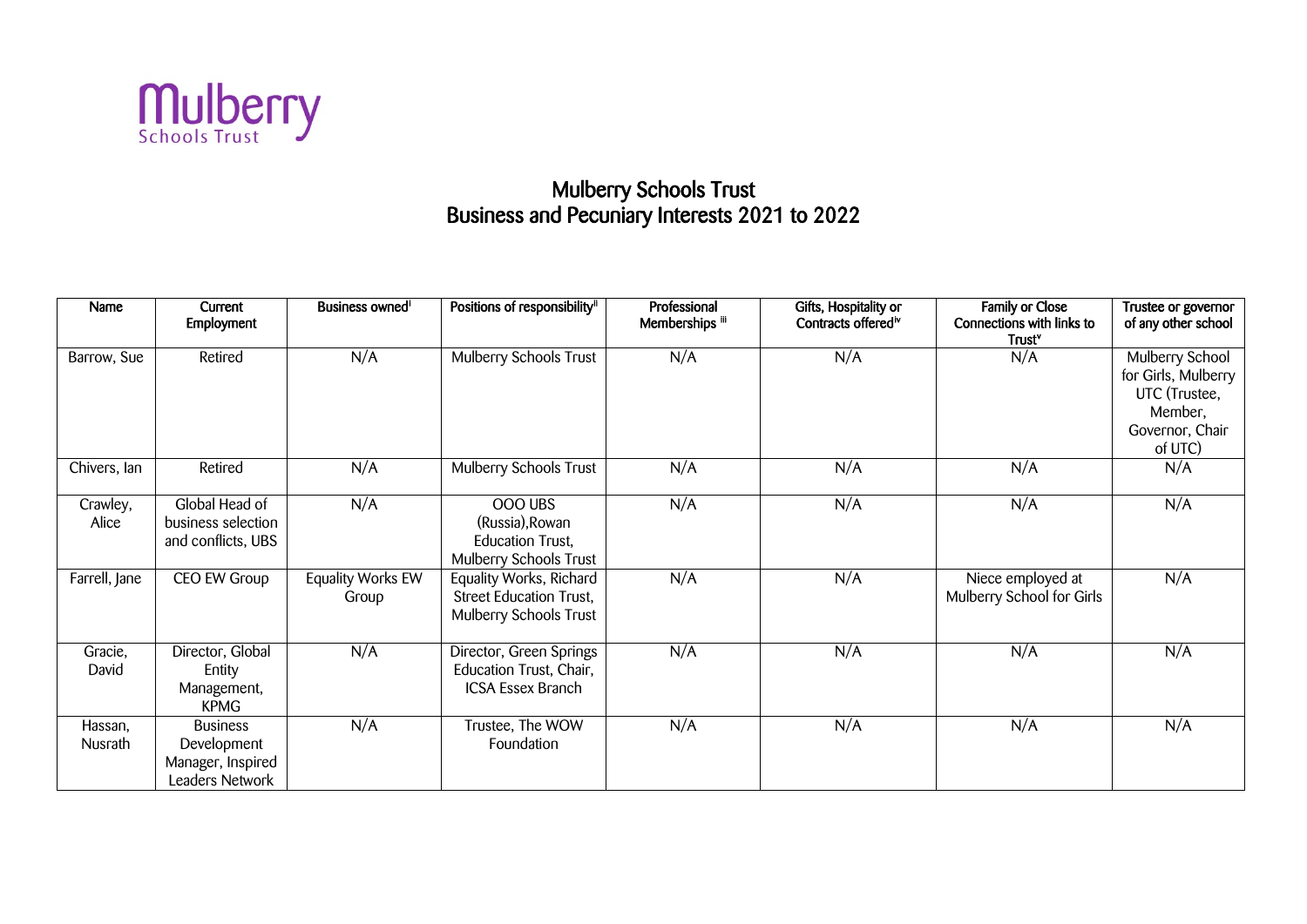| Jones,<br>Denise  | Director Eastside<br>Books Ltd, LBTH<br>Councillor | Eastside Books Ltd | Eastside Books Ltd,<br>Mulberry Schools<br>Trust, Create London,<br>Rich Mix Cultural<br>Foundation, Trinity<br>Buoy Wharf Trust, V&A<br>Museum of Childhood,<br>Lee Valley Park<br>Regional Authority,<br>Aldgate and Allhallows<br>Foundation, King<br>George's Field Charity<br>Board<br><b>Mulberry Schools Trust</b> | The Labour Party<br>Amnesty International | Occasionally supply of<br>book to the school library<br>through contract with<br><b>LBTH</b> supplies                                                                                                              | N/A       | N/A                                                  |
|-------------------|----------------------------------------------------|--------------------|---------------------------------------------------------------------------------------------------------------------------------------------------------------------------------------------------------------------------------------------------------------------------------------------------------------------------|-------------------------------------------|--------------------------------------------------------------------------------------------------------------------------------------------------------------------------------------------------------------------|-----------|------------------------------------------------------|
| Ogden,<br>Vanessa | CEO, Mulberry<br><b>Schools Trust</b>              | N/A                | <b>Mulberry Schools</b><br>Trust, Trustee Fair<br>Education Alliance,<br><b>Trustee WOW</b><br>Foundation, Trustee,<br>since $9/11$                                                                                                                                                                                       | <b>RSA</b><br><b>ASCL</b>                 | N/A                                                                                                                                                                                                                | N/A       | Trustee,<br>Haberdashers'<br><b>Federation Trust</b> |
| Okezie,<br>Ndidi  | <b>Chief Executive</b><br>Officer, UK Youth        | N/A                | <b>Board Director of NCS</b><br>and Centrepoint UK,<br>Mulberry Schools Trust                                                                                                                                                                                                                                             | <b>RSA</b>                                | N/A                                                                                                                                                                                                                | N/A       | Governor at St<br>Saviours and St<br>Olaves School   |
| Sarwar,<br>Sarah  | Teacher at Lister<br>School                        | N/A                | N/A                                                                                                                                                                                                                                                                                                                       | N/A                                       | N/A                                                                                                                                                                                                                | N/A       | N/A                                                  |
| Traynor,<br>Mark  | Partner at Bates<br>Wells                          | N/A                | Mulberry, George<br><b>Orwell Memorial Trust</b>                                                                                                                                                                                                                                                                          | N/A                                       | <b>Trust uses Bates Wells</b><br>for legal services from<br>the Charity and the Social<br>Enterprise Department.<br>This is classed as a<br>connected party as laid<br>out by the Academies<br>Financial Handbook. | N/A       | N/A                                                  |
| Uddin,<br>Nizam   | <b>Chief Strategy</b><br>Officer, Algbra           | N/A                | Trustee, SOAS<br>University of London;<br>Trustee, Belong-The<br>Cohesion and                                                                                                                                                                                                                                             | N/A                                       | N/A                                                                                                                                                                                                                | <b>NA</b> | N/A                                                  |